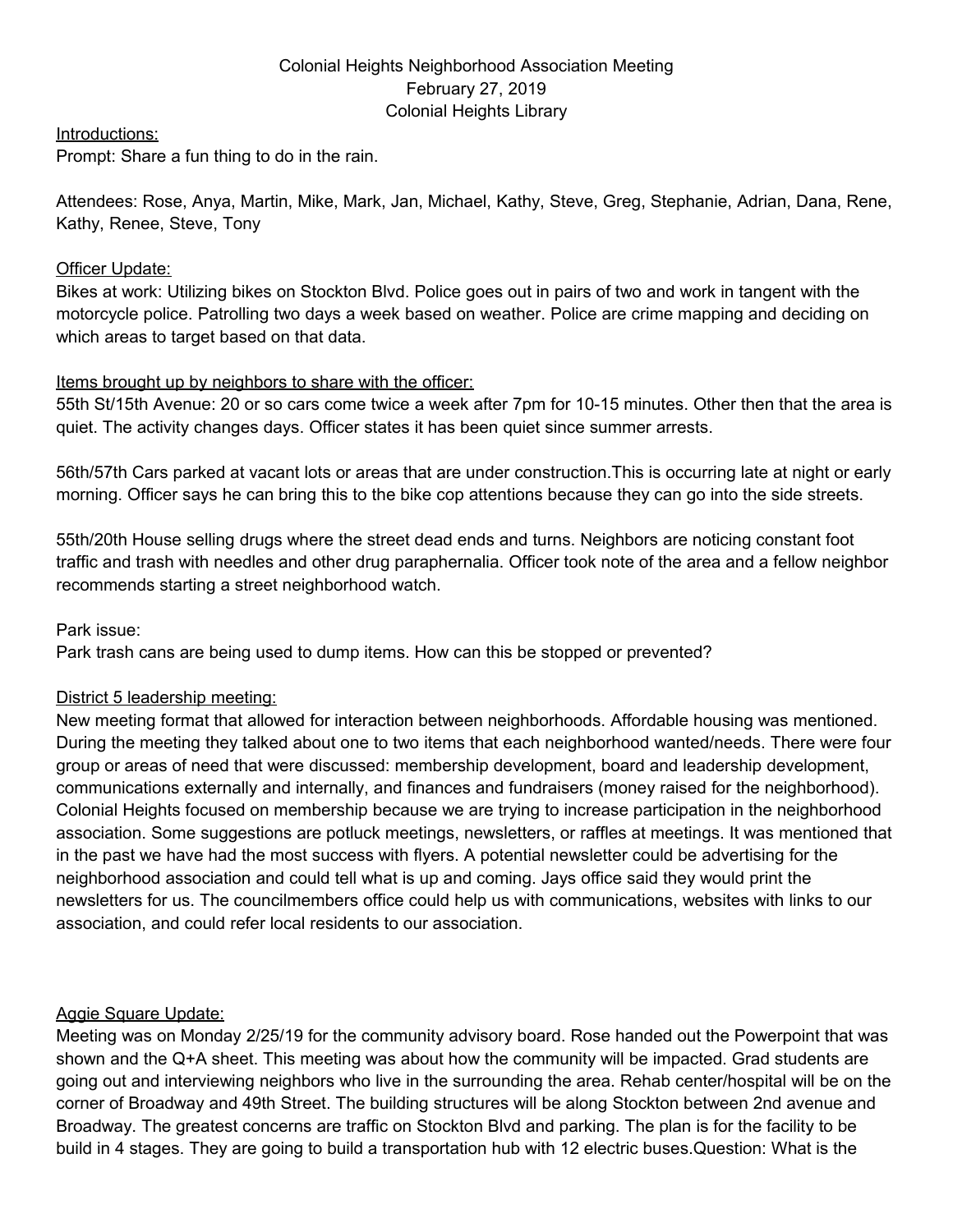planning for the community? Can we find the Powerpoint online? Who are the corporations that are involved? Rose says they are trying to interact with the community to see how this will impact the neighborhood. Rose says she can get more of the Powerpoints and share them out. This will not just be medical stuff, it will also be housing and a tech center. UC Davis is working with the city. There are not many details yet because this is the early stages.

# Stockton Blvd Partnership Update:

Greg and Rose attended breakfast meeting. There is a plan and money to tackle homelessness. There is a Stockton Blvd Revitalization map that shows the areas they are going to be working on. Enthusiasm, businesses, and money are coming to Stockton Blvd. People who have an interest should participate. There is a community advisory committee and it would be a good idea to send a community member. Is there anyone interested in representing the neighborhood? If you have any questions contact Jay or the partnership office. Rose has a document that has a list of meetings and people can sign up to go to various different neighborhood meetings. Meetings are the first Thursday of the month for the.Partnership. The location will be moving due to construction. The organization meets monthly at noon to discuss safety on Stockton blvd. Stockton Blvd has a new app they are promoting. If you see anything that needs attention you can report it on the app. Complete streets project is funded through caltrans. The goal is to get more economic development on the Blvd. Paladin Security patrols the Blvd. Their area does not cover the neighborhood.

## Community Updates:

Kickball: Everything is on for kickball! Equipment will be donated and there is talk of T-shirts. The goal is get a committee together and maybe to have local neighborhoods play each other. The city is working on organizing a BBQ for the kick off.

Communications: Adrian will be working on updating the website that has Google translate. Dana will be doing some social media. Contact Dana will anything you want on the be put on social media. A goal is to put together a protocol for how to get things to Dana.

Idea: There should be a moderator on things that are associated with the neighborhood association. Surrounding neighborhoods have written policies and information needs to be bilingual.

## Events:

- Easter at the Park, on Easter Sunday at Colonial Park. There will be park clean up the day before the event.
- Garden Tour in May. We need gardens, anyone have a garden that could be on the tour? A Flyer can be posted on the Stockton Blvd Partnership building.
- National Night Out- We need volunteers. Contact Kathy or Steve if you are interested.
- March 7th SOS meeting at noon
- March 27th Friends of the Library meeting 5:30pm

## T-Shirt design

Adrian presented t-shirt ideas. Adrian is looking for a cool image to represent the neighborhood. These t-shirts would be for sale. The big picture is to create a hype for the community. He is still working on the details.These could be sold at National Night Out and at kickball. The idea is the money could be used for a community event. If anyone is interested in helping or has input please contact Adrian.

## Other items:

- Residential Vacation Check Program for Districts 4+5. There is information and an application online.
- Rose gave an update from the Sacramento Neighborhood Coalition, a letter has been written regarding SB-58, a bill that will allow for alcohol sales to be extended to 4AM. The Tahoe Park Neighborhood Association has written a letter opposing the bill.